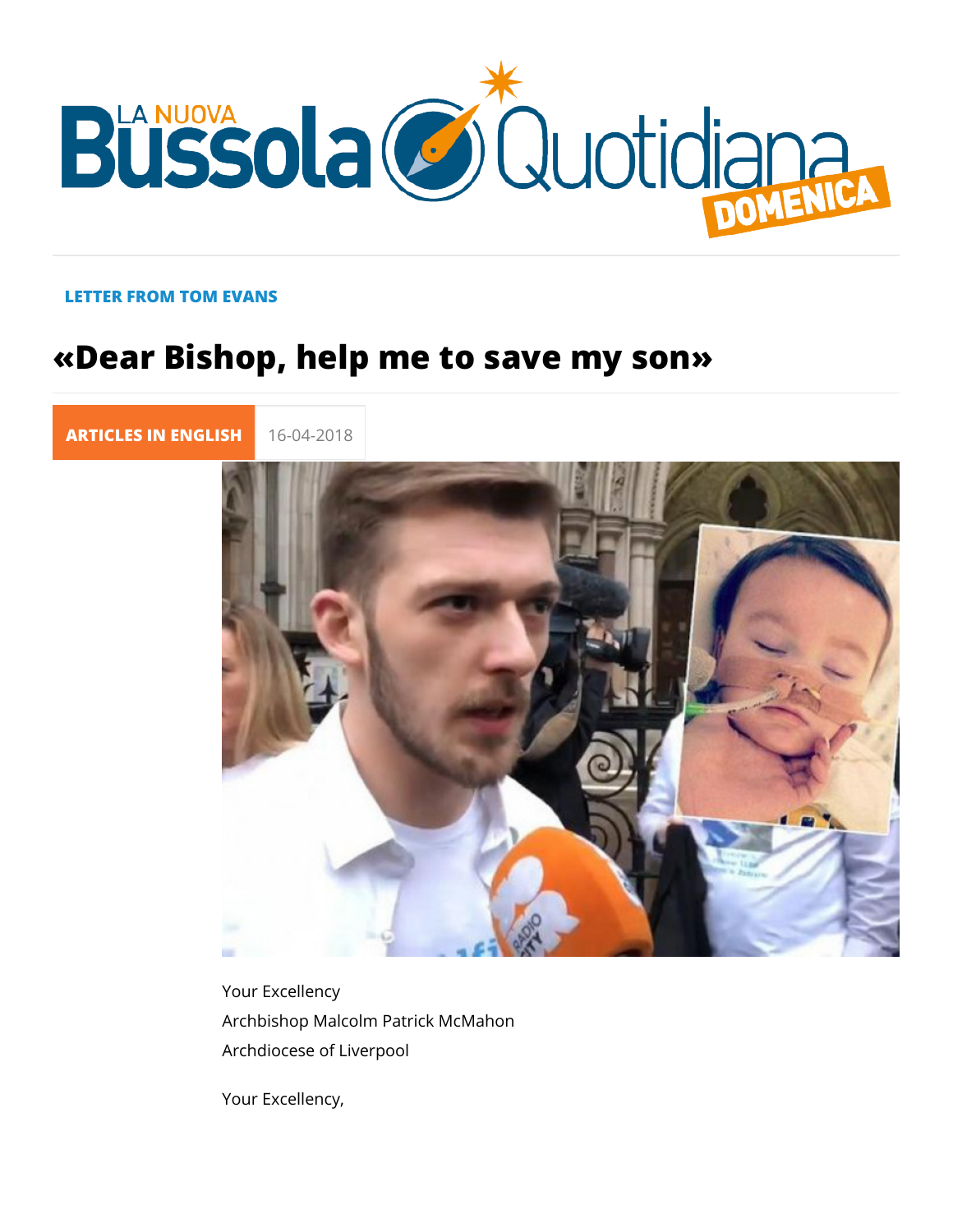My name is Thomas Evans and I am Alfie's father. I felt great sadness reading the press release issued by the Archdiocese, concerning my son's situation. My greatest sorrow results from not having been recognized as a child of Holy Mother Church: I am Catholic, I was baptised and confirmed and I'm looking to you as my shepherd and to the Holy Father as the vicar of Jesus Christ on earth.

That's why I knocked on the Church's door asking for help in order to save my son from being euthanised! Alfie is baptised like me and like you, Your Excellency. I would like that prayers for him and for us be addressed to the only real God. I am aware that my son's death is a real possibility and maybe is not a long way off. I know that heaven is waiting for him as I cannot imagine which kind of sin that innocent soul, nailed to his bed as to a cross, may have committed.

But I'm also aware that his life is precious before God's eyes and that Alfie himself has a mission to accomplish. Perhaps his mission is to show the entire world the cruelty behind the judge's words. For this judge stated that Alfie's life is "futile", thus supporting the same opinion of the hospital which wants him to die by suffocation.

I am not a doctor, but I can see that my son is alive and I see that he's not being treated. I've been asking the hospital for months and I'm still asking them to let us transfer our child, mine and Kate's child, God's child, to the Pope's hospital which promised to take care of him, as long as Our Lord will allow it and until Alfie will have completed his journey.

Why do they not let us remove our child from that hospital? Have you asked yourself this question, Your Excellency?

We don't want to force ourselves upon him and we don't want therapeutic obstinacy but we would at least like his disease to be diagnosed and we would like him to receive the best possible treatment.

And we do not believe Alder Hey is able to grant this: they showed us and the entire world they are not able to and they just don't want to do it. They declare they want to replace medical treatment with palliative care. But actually they have been handing out palliative care for months and now it's that same palliative care they want to withdraw, together with the mechanical ventilation, in order to sedate him and let him die by suffocation.

It seems to me that this is neither right nor Christian. In my opinion this is euthanasia